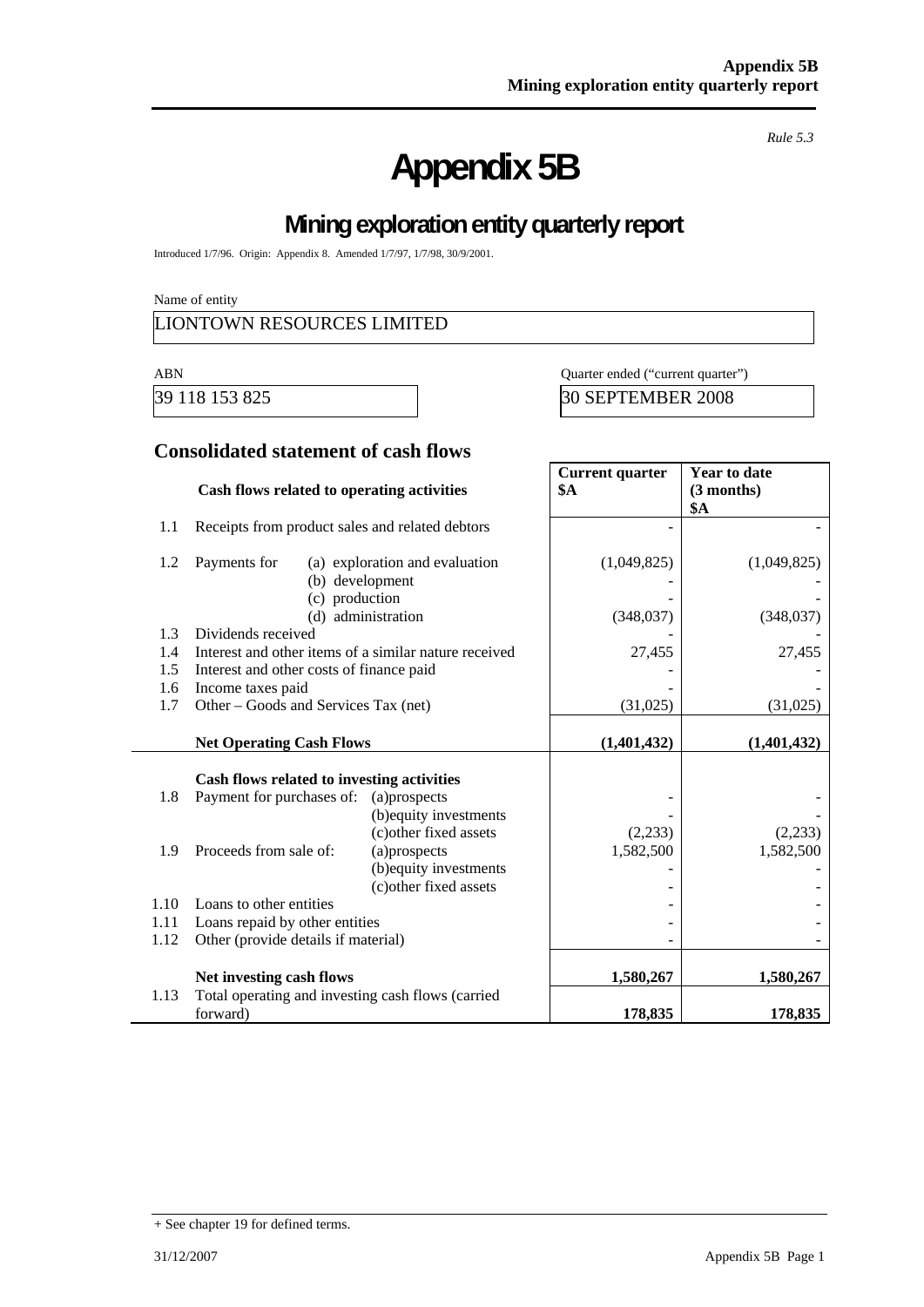| 1.14<br>1.15<br>1.16<br>1.17 | Cash flows related to financing activities<br>Proceeds from issues of shares, options, etc. (net)<br>Proceeds from sale of forfeited shares<br>Proceeds from borrowings<br>Repayment of borrowings | 316,250<br>(14, 495) | 316,250<br>(14, 495) |
|------------------------------|----------------------------------------------------------------------------------------------------------------------------------------------------------------------------------------------------|----------------------|----------------------|
| 1.18<br>1.19                 | Dividends paid<br>Other                                                                                                                                                                            | (6.273)              | (6,273)              |
|                              | Net financing cash flows                                                                                                                                                                           | 295,482              | 295,482              |
|                              | Net increase (decrease) in cash held                                                                                                                                                               | 474,317              | 474,317              |
| 1.20<br>1.21                 | Cash at beginning of quarter/year to date<br>Exchange rate adjustments to item 1.20                                                                                                                | 735,376              | 735,376              |
| 1.22                         | Cash at end of quarter                                                                                                                                                                             | 1.209.693            | 1.209.693            |

#### **Payments to directors of the entity and associates of the directors Payments to related entities of the entity and associates of the related entities**

|      |                                                                  | Current quarter<br>SА |
|------|------------------------------------------------------------------|-----------------------|
| 1.23 | Aggregate amount of payments to the parties included in item 1.2 | 237,734               |
| 1.24 | Aggregate amount of loans to the parties included in item 1.10   | Nil                   |

1.25 Explanation necessary for an understanding of the transactions

Item 1.9 is the proceeds for the sale of the Cowan Nickel project tenements to Pindan Exploration Company Pty Ltd. Item 1.23 consists of legal fees paid to a director related entity, directors fees, salaries and wages and superannuation paid to directors and a service charge paid to a related entity for the provision

of corporate services. All transactions are on commercial terms and conditions.

#### **Non-cash financing and investing activities**

- 2.1 Details of financing and investing transactions which have had a material effect on consolidated assets and liabilities but did not involve cash flows N/A
- 2.2 Details of outlays made by other entities to establish or increase their share in projects in which the reporting entity has an interest N/A

### **Financing facilities available**

*Add notes as necessary for an understanding of the position.* 

|     |                             | Amount available<br>\$Α | Amount used<br>\$A |
|-----|-----------------------------|-------------------------|--------------------|
| 3.1 | Loan facilities             | Nil                     | <b>Nil</b>         |
| 3.2 | Credit standby arrangements | <b>Nil</b>              | Nil                |

<sup>+</sup> See chapter 19 for defined terms.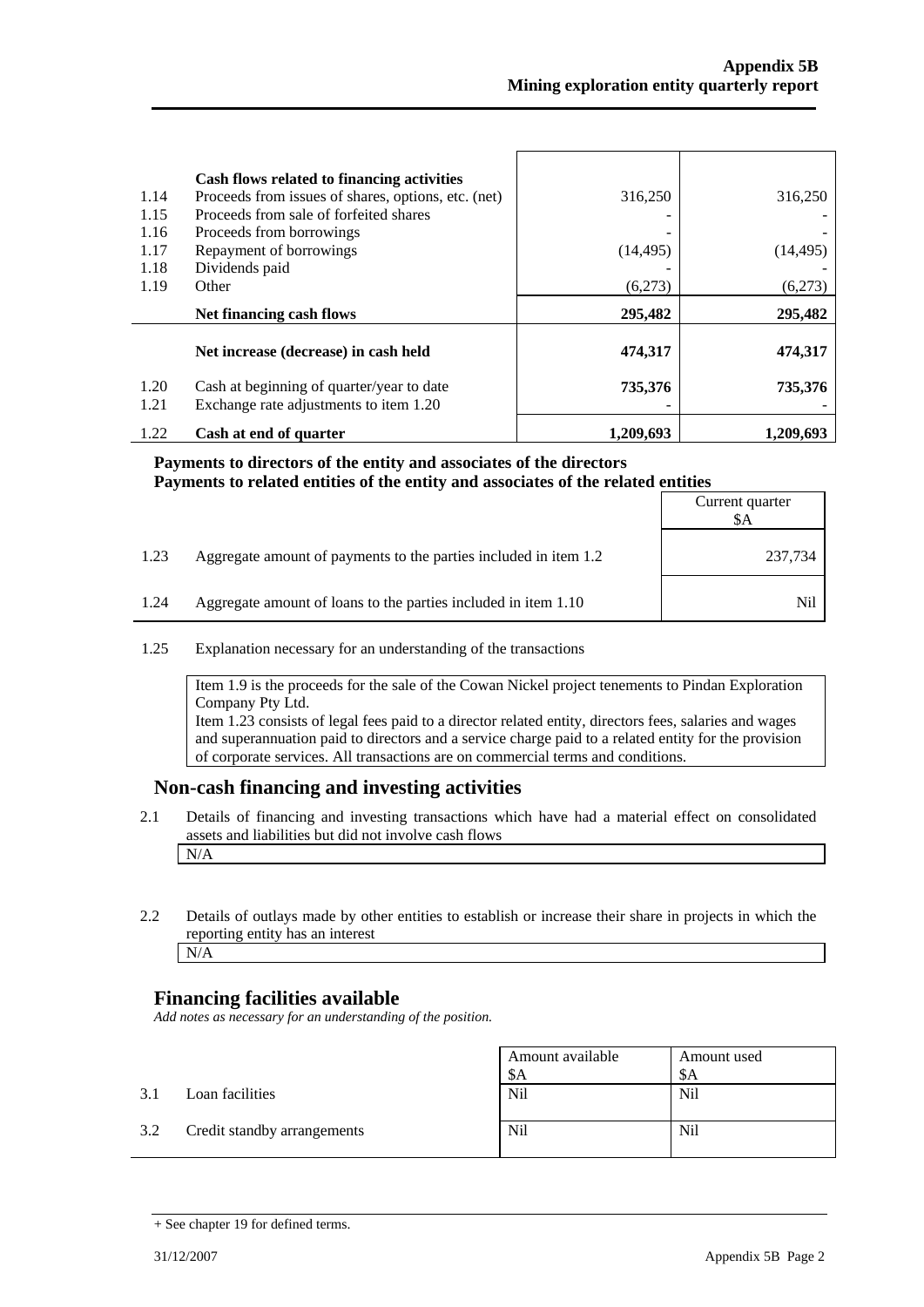### **Estimated cash outflows for next quarter**

|     | <b>Total</b>               | \$373,000 |
|-----|----------------------------|-----------|
| 4.2 | Development                | Nil       |
| 4.1 | Exploration and evaluation | 373,000   |
|     |                            | \$A       |

# **Reconciliation of cash**

| Reconciliation of cash at the end of the quarter (as shown in<br>the consolidated statement of cash flows) to the related items<br>in the accounts is as follows. |                                                  | Current quarter<br>\$A | Previous quarter<br>\$A |
|-------------------------------------------------------------------------------------------------------------------------------------------------------------------|--------------------------------------------------|------------------------|-------------------------|
| 5.1                                                                                                                                                               | Cash on hand and at bank                         | 1,209,693              | 735,376                 |
| 5.2                                                                                                                                                               | Deposits at call                                 |                        |                         |
| 5.3                                                                                                                                                               | Bank overdraft                                   |                        |                         |
| 5.4                                                                                                                                                               | Other (Bank Guarantee)                           |                        |                         |
|                                                                                                                                                                   | <b>Total: cash at end of quarter</b> (item 1.22) | 1,209,693              | 735,376                 |

### **Changes in interests in mining tenements**

| 6.1 | Interests in<br>mining<br>tenements<br>relinquished,<br>reduced or lapsed | <b>Tenement</b><br>reference | Nature of interest<br>(note (2))                | Interest at<br>beginning of<br>quarter | Interest at<br>end of<br>quarter |
|-----|---------------------------------------------------------------------------|------------------------------|-------------------------------------------------|----------------------------------------|----------------------------------|
|     |                                                                           |                              | See Appendix $1$ – sale of Cowan Nickel Project |                                        |                                  |
|     |                                                                           |                              |                                                 |                                        |                                  |

| 6.2 | Interests in<br>mining<br>tenements<br>acquired or<br>increased | Tenement<br>reference | Nature of interest<br>(note (2)) | Interest at<br>beginning<br>of quarter | Interest at end<br>of quarter |
|-----|-----------------------------------------------------------------|-----------------------|----------------------------------|----------------------------------------|-------------------------------|
|     |                                                                 | EPM17717              | Application                      | 0%                                     | $0\%$                         |
|     |                                                                 | EPM17718              | Application                      | 0%                                     | 0%                            |
|     |                                                                 | EPM17720              | Application                      | 0%                                     | 0%                            |
|     |                                                                 | EPM17719              | Application                      | 0%                                     | $0\%$                         |
|     |                                                                 | EPM17804              | Application                      | 0%                                     | $0\%$                         |

<sup>+</sup> See chapter 19 for defined terms.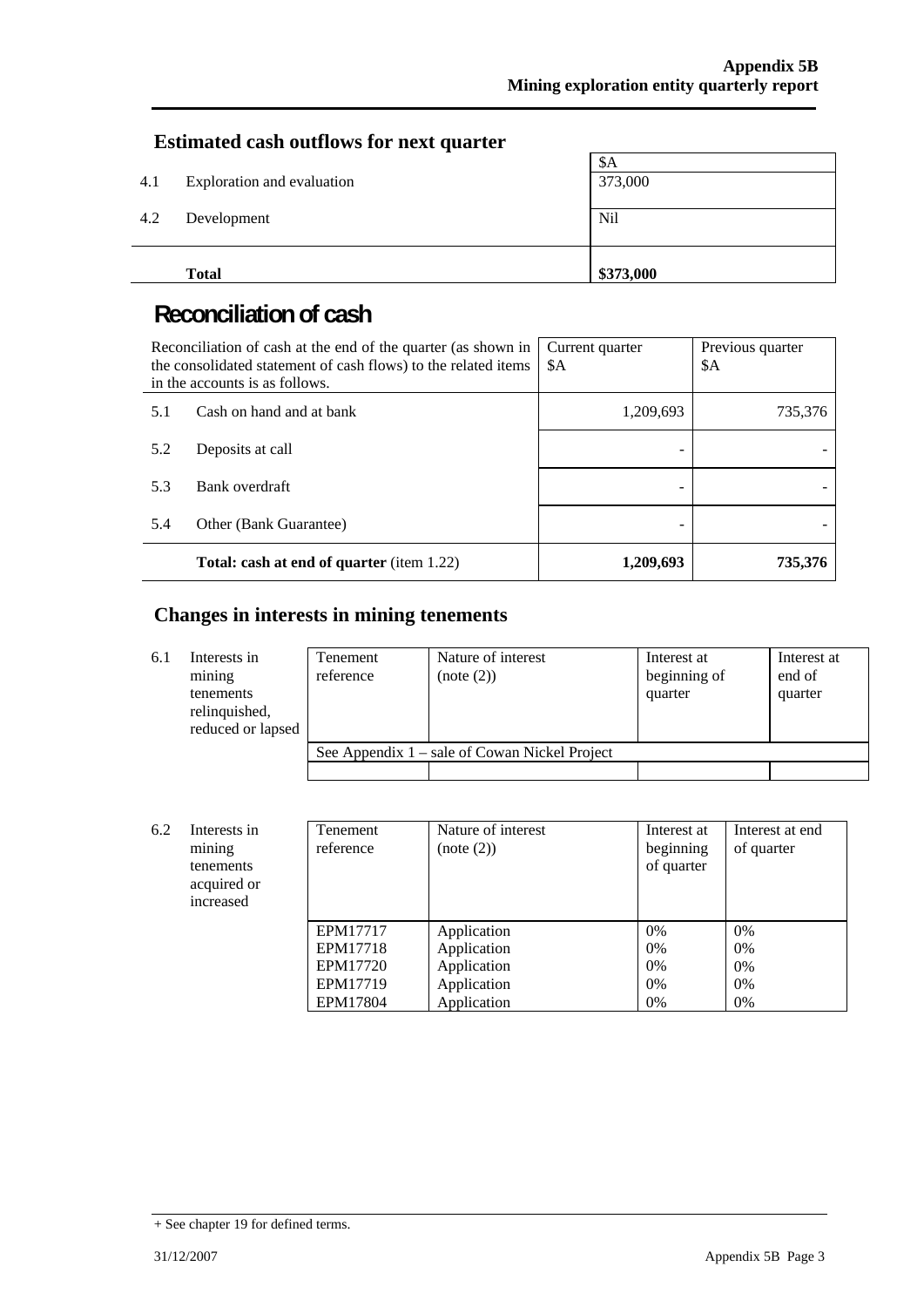#### **(1) Issued and quoted securities at end of current quarter**

*Description includes rate of interest and any redemption or conversion rights together with prices and dates.* 

|         |                                                                                                                                | Total number                                                                                 | Number quoted                                        | price<br>Issue<br>per<br>security (see note 3)<br>(cents)                                       | Amount paid up per<br>security (see note 3)<br>(cents)                                                                  |
|---------|--------------------------------------------------------------------------------------------------------------------------------|----------------------------------------------------------------------------------------------|------------------------------------------------------|-------------------------------------------------------------------------------------------------|-------------------------------------------------------------------------------------------------------------------------|
| $7.1\,$ | Preference<br><sup>+</sup> securities<br>(description)                                                                         | Nil                                                                                          | Nil                                                  | N/A                                                                                             | N/A                                                                                                                     |
| 7.2     | Changes during<br>quarter<br>(a) Increases<br>through issues<br>(b) Decreases<br>through returns of<br>capital, buy-<br>backs. | N/A                                                                                          | N/A                                                  | N/A                                                                                             | $\rm N/A$                                                                                                               |
| 7.3     | <sup>+</sup> Ordinary<br>securities                                                                                            | 93,600,009                                                                                   | 85,415,298                                           | N/A                                                                                             | N/A                                                                                                                     |
| 7.4     | Changes during<br>quarter<br>(a) Increases<br>through issues                                                                   | Nil                                                                                          | Nil                                                  | \$0.27                                                                                          | \$0.27                                                                                                                  |
|         | (b) Decreases<br>through returns of<br>capital.                                                                                | Nil                                                                                          | Nil                                                  | N/A                                                                                             | N/A                                                                                                                     |
| $7.5\,$ | <sup>+</sup> Convertible<br>debt securities<br>(description)                                                                   | Nil                                                                                          | Nil                                                  | N/A                                                                                             | $\rm N/A$                                                                                                               |
| 7.6     | Changes during<br>quarter<br>(a) Increases<br>through issues<br>(b) Decreases<br>through securities<br>matured.                | Nil                                                                                          | Nil                                                  | N/A                                                                                             | N/A                                                                                                                     |
| 7.7     | <b>Options</b><br><b>Share Options</b>                                                                                         | 5,475,000<br>1,500,000<br>250,000<br>310,000<br>4,000,000<br>250,000<br>1,250,000<br>500,000 | Nil<br>Nil<br>Nil<br>Nil<br>Nil<br>Nil<br>Nil<br>Nil | Exercise price<br>\$0.25<br>\$0.25<br>\$0.35<br>\$0.35<br>\$0.35<br>\$0.20<br>\$0.225<br>\$0.20 | Expiry date<br>18.12.2009<br>31.12.2009<br>6.8.2010<br>1.11.2010<br>1.12.2012<br>23.04.2011<br>14.07.2010<br>31.07.2013 |
| 7.8     | Issued during<br>quarter                                                                                                       |                                                                                              |                                                      |                                                                                                 |                                                                                                                         |
|         | Share Options                                                                                                                  | 1,250,000<br>500,000<br>Nil                                                                  | Nil<br>Nil<br>Nil                                    | \$0.225<br>\$0.20<br>N/A                                                                        | 14.07.2010<br>31.07.2013<br>N/A                                                                                         |
| 7.9     | <b>Exercised</b> during<br>quarter                                                                                             | Nil                                                                                          | Nil                                                  | N/A                                                                                             | N/A                                                                                                                     |
| 7.10    | Expired/Forfeited<br>during quarter                                                                                            | 1,250,000<br>1,500,000<br>150,000                                                            | Nil<br>Nil<br>Nil                                    | \$0.35<br>\$0.50<br>\$0.20                                                                      | 1.12.2012<br>1.12.2012<br>23.04.2011                                                                                    |

<sup>+</sup> See chapter 19 for defined terms.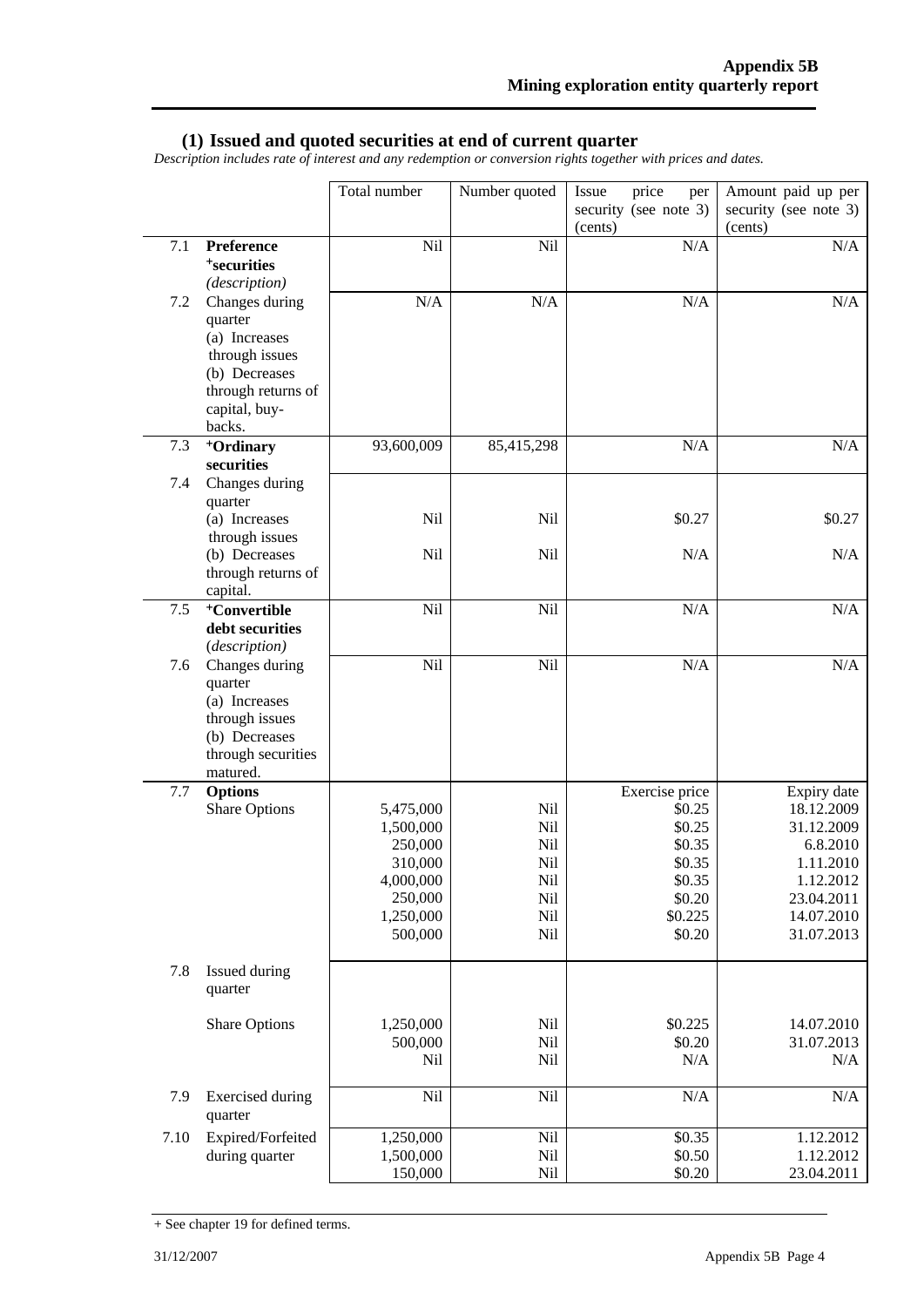| 7.11 | <b>Debentures</b><br>(totals only)             | Nil | Nil |
|------|------------------------------------------------|-----|-----|
| 7.12 | <b>Unsecured notes</b><br><i>(totals only)</i> | Nil |     |

## **Compliance statement**

1 This statement has been prepared under accounting policies which comply with accounting standards as defined in the Corporations Act.

2 This statement does give a true and fair view of the matters disclosed.

12 Hucker

Sign here: Date: 24 October 2008

Company Secretary

Print name: Richard Hacker

### **Notes**

1 The quarterly report provides a basis for informing the market how the entity's activities have been financed for the past quarter and the effect on its cash position. An entity wanting to disclose additional information is encouraged to do so, in a note or notes attached to this report.

2 The "Nature of interest" (items 6.1 and 6.2) includes options in respect of interests in mining tenements acquired, exercised or lapsed during the reporting period. If the entity is involved in a joint venture agreement and there are conditions precedent which will change its percentage interest in a mining tenement, it should disclose the change of percentage interest and conditions precedent in the list required for items 6.1 and 6.2.

3 **Issued and quoted securities** The issue price and amount paid up is not required in items 7.1 and 7.3 for fully paid securities*.* 

4 The definitions in, and provisions of, *AASB 1022: Accounting for Extractive Industries* and *AASB 1026: Statement of Cash Flows* apply to this report.

5 **Accounting Standards** ASX will accept, for example, the use of International Accounting Standards for foreign entities. If the standards used do not address a topic, the Australian standard on that topic (if any) must be complied with.

== == == == ==

<sup>+</sup> See chapter 19 for defined terms.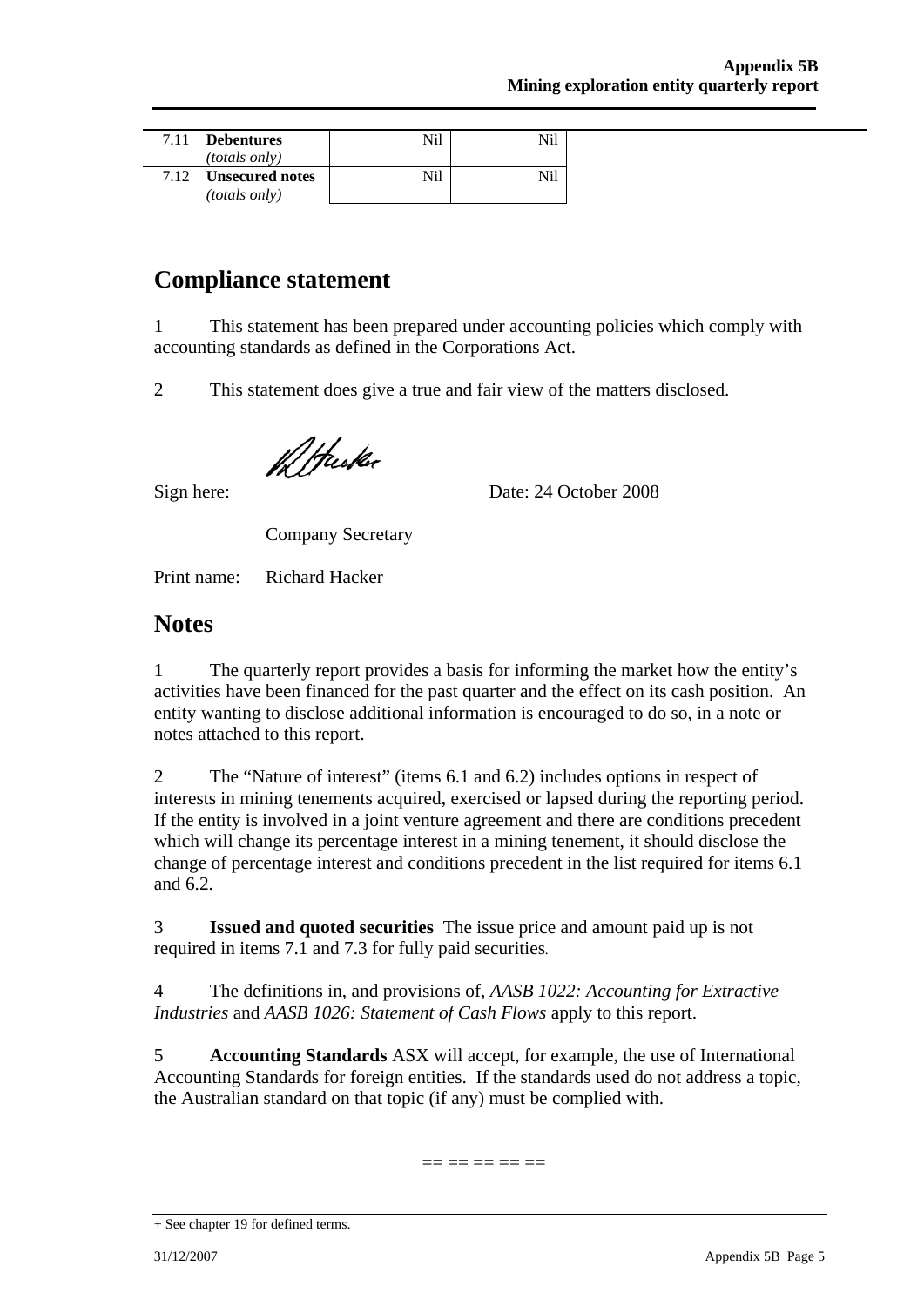# **Appendix 1**

### **Sale of interests in Cowan Nickel Project, Junction South Joint Venture and Logan's Find tenements**

| 6.1 | Interests in      | Tenement  | Nature of interest | Interest at  | Interest at |
|-----|-------------------|-----------|--------------------|--------------|-------------|
|     | mining            | reference | (note (2))         | beginning of | end of      |
|     | tenements         |           |                    | quarter      | quarter     |
|     | relinquished,     |           |                    |              |             |
|     | reduced or lapsed |           |                    |              |             |
|     |                   | E15/0821  | Nickel rights only | 100%         | 0%          |
|     |                   | E15/0822  | Nickel rights only | 100%         | $0\%$       |
|     |                   | E63/0873  | Nickel rights only | 100%         | $0\%$       |
|     |                   | E63/1071  | Nickel rights only | 100%         | 0%          |
|     |                   | M15/0786  | Nickel rights only | 100%         | $0\%$       |
|     |                   | P15/4594  | Nickel rights only | 100%         | 0%          |
|     |                   | P15/4595  | Nickel rights only | 100%         | $0\%$       |
|     |                   | P15/4596  | Nickel rights only | 100%         | $0\%$       |
|     |                   | P15/4600  | Nickel rights only | 100%         | 0%          |
|     |                   | P15/4602  | Nickel rights only | 100%         | $0\%$       |
|     |                   | P15/4605  | Nickel rights only | 100%         | $0\%$       |
|     |                   | P15/4606  | Nickel rights only | 100%         | $0\%$       |
|     |                   | P15/4607  | Nickel rights only | 100%         | $0\%$       |
|     |                   | P15/4608  | Nickel rights only | 100%         | $0\%$       |
|     |                   | P15/4609  | Nickel rights only | 100%         | 0%          |
|     |                   | P15/4612  | Nickel rights only | 100%         | $0\%$       |
|     |                   | P15/4613  | Nickel rights only | 100%         | $0\%$       |
|     |                   | P15/4614  | Nickel rights only | 100%         | 0%          |
|     |                   | P15/4619  | Nickel rights only | 100%         | 0%          |
|     |                   | P15/4671  | Nickel rights only | 100%         | $0\%$       |
|     |                   | P63/1251  | Nickel rights only | 100%         | 0%          |
|     |                   | P63/1252  | Nickel rights only | 100%         | 0%          |
|     |                   | P63/1253  | Nickel rights only | 100%         | $0\%$       |
|     |                   | P63/1257  | Nickel rights only | 100%         | $0\%$       |
|     |                   | P63/1258  | Nickel rights only | 100%         | $0\%$       |
|     |                   | P63/1259  | Nickel rights only | 100%         | $0\%$       |
|     |                   | P63/1260  | Nickel rights only | 100%         | 0%          |
|     |                   | P63/1261  | Nickel rights only | 100%         | $0\%$       |
|     |                   | P63/1262  | Nickel rights only | 100%         | $0\%$       |
|     |                   | P63/1263  | Nickel rights only | 100%         | $0\%$       |
|     |                   | P63/1264  | Nickel rights only | 100%         | 0%          |
|     |                   | P63/1265  | Nickel rights only | 100%         | $0\%$       |
|     |                   | P63/1267  | Nickel rights only | 100%         | 0%          |
|     |                   | P63/1268  | Nickel rights only | 100%         | $0\%$       |
|     |                   | P63/1269  | Nickel rights only | 100%         | 0%          |
|     |                   | P63/1270  | Nickel rights only | 100%         | $0\%$       |
|     |                   | E15/0740  | Nickel rights only | 100%         | $0\%$       |
|     |                   | E15/0828  | Nickel rights only | 100%         | $0\%$       |
|     |                   | E15/0829  | Nickel rights only | 100%         | $0\%$       |
|     |                   | E15/0838  | Nickel rights only | 100%         | 0%          |
|     |                   | E15/0860  | Nickel rights only | 100%         | $0\%$       |
|     |                   | E15/1007  | Nickel rights only | 100%         | $0\%$       |
|     |                   | E15/1008  | Nickel rights only | 100%         | $0\%$       |
|     |                   | P15/4615  | Nickel rights only | 100%         | $0\%$       |
|     |                   | P15/4618  | Nickel rights only | 100%         | $0\%$       |
|     |                   | P15/4626  | Nickel rights only | 100%         | $0\%$       |
|     |                   | P15/4629  | Nickel rights only | 100%         | $0\%$       |
|     |                   |           |                    |              |             |